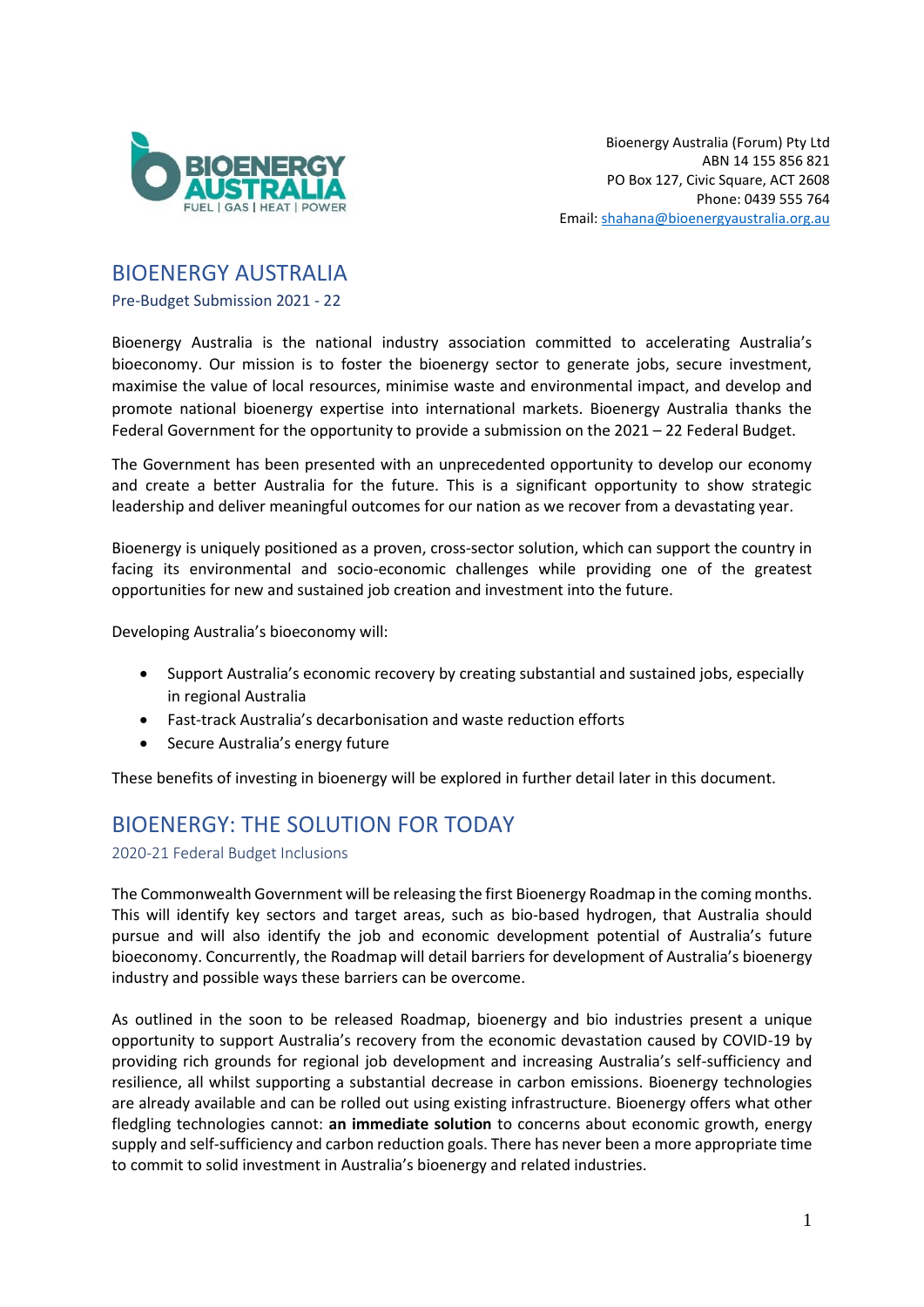Following the decision by the Commonwealth Government to fund the development of the Bioenergy Roadmap, we are now calling for the Government to ensure the opportunities presented in the Roadmap are fully realised. Bioenergy has already been highlighted within Australia's Technology Investment Roadmap as an emerging technology. Bioenergy Australia requests that the Federal Government allocate funds for bioenergy to be elevated as a priority technology under the Technology Investment Roadmap in the next Low Emissions Technology Statement. We are confident that, with the right policy settings, Australia can attract the necessary investment to deliver a cost-effective, zero-emissions energy system that will create new jobs and new industries[; a claim supported by over](https://cdn.revolutionise.com.au/cups/bioenergy/files/bx5ugtyyi5vedbox.pdf)  [50 industry representatives.](https://cdn.revolutionise.com.au/cups/bioenergy/files/bx5ugtyyi5vedbox.pdf) We are calling for funding commensurate with the amount that has been invested by the government in hydrogen post release of the National Hydrogen Strategy: \$370m.

Bioenergy Australia will provide more detailed views on the potential allocation of funding to bioenergy as a priority technology in a separate submission post release of the Bioenergy Roadmap.

## WHY SUPPORT AUSTRALIA'S FUTURE BIOECONOMY?

#### Regional industry and job creation

For several decades now, as Australia's economy has grown, rural and regional Australians have been increasingly shut out from prosperity. The **Australian Council of Trade Unions (ACTU)** submission to the inquiry into *Jobs for the Future in Regional Areas* describes how Australia has developed a twospeed economy, with vastly different economies developing in metropolitan and regional Australia. Despite being responsible for substantial levels of production within the national horticultural, agricultural and livestock sectors, and in mining and forestry, regional Australians are already experiencing significantly higher levels of insecurity and inequality when compared to people living in metropolitan areas. This issue will only worsen in the future if work transitions are not managed adequately.

The bio-economy is built upon the use of sustainably derived, low-value feedstocks and wastes to produce high-value bioproducts including biofuels, green electricity, biomaterials, biochemicals and bioplastics. The feedstock used for bioenergy-related processes is readily available from rural activities, especially agriculture and forestry, and can be associated with existing or new manufacturing processes. With a technologically advanced agricultural sector, a nimble and resilient agricultural community and a large amount of biomass available as feedstock, the bioeconomy represents a significant jobs and economic growth opportunity for regional Australia.

As widely demonstrated by the results achieved internationally, the development of a strong bioeconomy can provide skilled employment opportunities to regional areas and stimulate economic development through the delivery of revenue streams outside of traditional agriculture, forestry and waste industries. The International Renewable Energy Agency (IRENA) reviews renewable energy and associated jobs on an annual basis: a [2019 review](https://www.irena.org/publications/2019/Jun/Renewable-Energy-and-Jobs-Annual-Review-2019) shows the global employment in the bioenergy sector has substantially grown in the last few years, achieving 3.18 million jobs in 2018.

According to the ARENA and CEFC report ["Biofuels and Transport: An Australian opportunity"](https://www.cefc.com.au/media/402280/biofuels-and-transport-an-australian-opportunity-november-2019.pdf?mc_cid=a981e0e599&mc_eid=b2caaf8652), global employment figures suggest an Australian biofuels production target of 20 gigalitres per year could provide long-term employment for up to 250,000 people, mostly in regional areas. In addition to the transport sector, significant employment outcomes can be achieved in all industrial processes that convert residual wastes into a form of energy such as heat, electricity or alternative fuels. The scope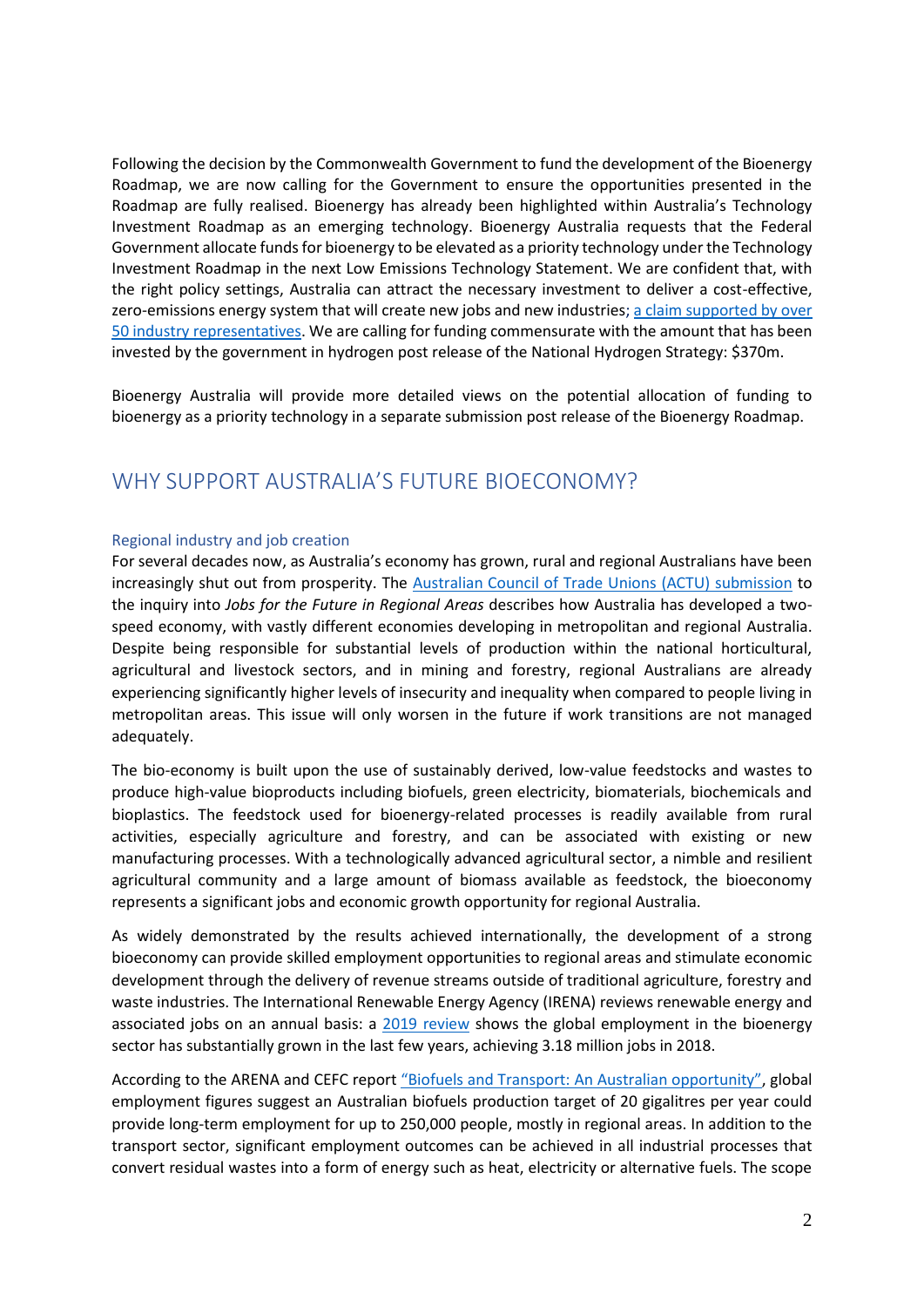of the concept of Waste to Energy (WtE) is very wide, encompassing mature technologies, eg. thermal processing for heat and power, landfill biogas power generation and anaerobic digestion to generate biogas, as well as emerging techniques, such as fast pyrolysis, hydrothermal liquefaction (HTL) and gasification. All of these WtE options bring significant benefits in terms of long-term employment opportunities

The use of rural sourced feedstocks promotes decentralised renewable dispatchable power generation into the national grid. Besides the obvious benefits of electricity transmission efficiency improvement, the grid becomes more stable (and secure) with the additional generation.

More information on bioenergy opportunities in regional areas is provided [here.](https://s3-ap-southeast-2.amazonaws.com/piano.revolutionise.com.au/cups/bioenergy/files/b1dqaxijihrynvy6.pdf)

### Increased self-sufficiency and resilience

The Coronavirus pandemic has highlighted critical vulnerabilities in Australia's supply chains and has revealed a need to pursue self-sufficiency and enhanced energy security. This is particularly relevant in the transport sector, as well as for industry and manufacturing which all need reliable, low cost, low emissions heat and electricity.

Australia currently imports the vast majority of its fuel which not only presents a national security risk in times of crisis, but also results in a loss of potential economic activity in Australia. A strong biofuel industry would help diversify the sources of transportation fuels and decrease Australia's dependence on petroleum imports, which would reduce the risk of supply constraints during times of international or regional geopolitical upheaval. According to the QUT report ["Biofuels to](https://www.dropbox.com/s/4ipthrygu5gk6m4/QUT%20Discussion%20Paper%20-%20No%20bleed%20FINAL.pdf?dl=0)  [bioproducts: a growth i](https://www.dropbox.com/s/4ipthrygu5gk6m4/QUT%20Discussion%20Paper%20-%20No%20bleed%20FINAL.pdf?dl=0)ndustry for Australia", the implementation of a nation-wide mandate for 10% ethanol blending in petrol alone could replace about 18% of automotive gasoline imports annually, and contribute to Australia's sovereign domestic fuel security. Government policies will be instrumental in supporting the biofuel industry by securing feedstock supply, infrastructure and logistics, promoting access to technology and early stage investment support, and improving demand. Government procurement policies in particular are powerful levers in directing the energy and transport industry towards the country's sustainable resources.

Electricity and heat produced from bioenergy can also provide a robust industrial contribution to strengthening the national energy system. Often dispatchable, the production of bio-based energy and heat can be ramped to support the more variable forms of renewable energy.

More information on the role of bioenergy in enhancing energy security can be found [here.](http://bioenfapesp.org/scopebioenergy/images/chapters/bioen-scope_chapter03.pdf)

Biomass-based opportunities to enhance Australia's self-sufficiency and resilience are not limited to fuel and energy security. According to KPMGs ["Bioenergy state of the nation report"](https://s3-ap-southeast-2.amazonaws.com/piano.revolutionise.com.au/news/vabsvwo5pa8jnsgs.pdf), the global market for bioproducts is expected to generate revenues in excess of A\$1 billion by 2022 as biomass is increasingly utilised to meet commercial demands for a range of chemical and plastics for industrial applications. In Australia, the development of this industry would significantly increase the prospect of export revenues from new manufacturing.

As an example, due to COVID 19 there has been an unprecedented demand for hand sanitisers and disinfectants. Ethanol is a key component of hand sanitisers (approx. 70-80% of the product) and Australian ethanol producers have pivoted their businesses to increase local supply, keeping our front-line workers safe. This has highlighted how important domestic production and manufacturing is, both now and into the future. Without biofuel mandates in NSW and QLD, it is highly unlikely that ethanol would be produced in Australia at industrial scale and we would presently find ourselves in the dire situation of being unable to source this critical product due to global shortages.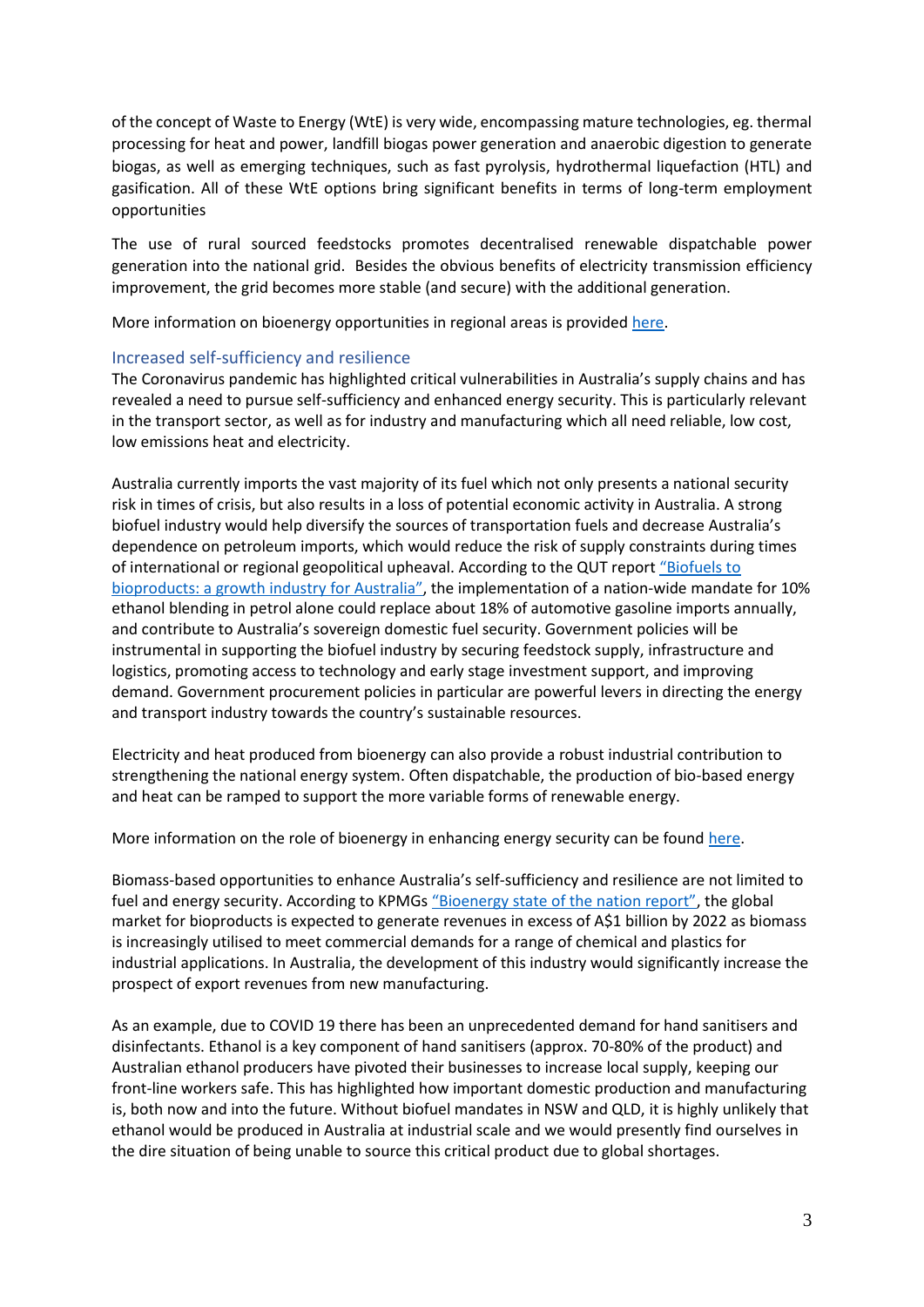#### Waste optimisation and emissions reductions

Industry worldwide is taking action to reduce emissions, signing on in large numbers to initiatives such as [Science Based Targets.](https://sciencebasedtargets.org/) Bioenergy solutions are backed by science as an effective way to reduce emissions and optimise waste.

Bioenergy is typically produced from waste materials such as agricultural and animal residues as well as municipal and industrial waste. Therefore, bioenergy production delivers economic benefit from otherwise unusable resources and actively reduces other demands for waste disposal, storage or remediation. The 2020 National Waste Report shows that Australia produces 74.1MT of waste annually, with 12.6MT being Municipal Solid Waste (MSW). Continued improvements to waste management are required to achieve sound environmental outcomes and reduced greenhouse gas emissions.

In accordance with the waste hierarchy, waste should be recovered for its highest order use wherever it is economically feasible to do so. Therefore, once the point is reached where no more recyclable materials can be extracted economically or environmentally sustainably from residual waste, the production of energy from waste represents a desirable alternative to disposal at landfills without energy recovery. In fact, the conversion of waste streams into energy and products delivers economic benefit from what would generally be considered end-of-life residues and promotes a circular economy approach to using the available resources for their highest order use. For example, bioenergy, though using more of the tree, makes the forestry sector more efficient increasing international competitiveness.

The federal government is seeking to grow Australian Agriculture to \$100 billion by 2030. Turning waste into a commodity and reducing waste management costs will help. In particular, the utilisation of organic waste to produce energy can play a central role in the national transition to a circular economy. Organic waste can be converted into biogas, which is a renewable, reliable and local source of energy that can be used to produce heat, electricity or as a transport fuel. Biogas can also be upgraded into biomethane: a gas with a chemical composition very similar to natural gas. Biomethane can be used directly on-site using existing gas infrastructure or injected into the gas grid. In this way, biomethane can serve several uses for consumers such as heating, industrial power, or fuel for gas vehicles. Emissions from agricultural/animal husbandry residues currently emit to atmosphere at rates of 23- 27 CO2 equivalent. Sequestering/capturing the methane using proven bioenergy technologies has the potential for significant emissions reductions.

In addition, technologies are constantly improving to optimise the conversion of industrial and consumer waste, such as plastic and tyres, into biofuels.

- Licella has recently formed a joint venture, iQ Renew, to construct an end-of-life waste to fuels plant in Australia that will produce low sulphur fuels for the Australian shipping industry. This follows on from Licella's announcement of collaboration with Finland's Neste, the world's leading producer of renewable diesel, and UK-based chemical recycling company ReNew ELP in a development project to explore the potential of using mixed waste plastic as a raw material for fuels, chemicals, and new plastics.
- Southern Oil Refining is Australia's leading producer of recycled fuels and owner/operator of Australia's only biofuels testing refinery located at Yarwun QLD. Southern Oil has successfully refined a number of post-consumer waste feedstocks into 100% drop-in diesel.
- Boral Australia is conducting an ARENA-funded feasibility study in the use of GEFS's MECC technology to convert hardwood sawmill residues into renewable diesel. The MECC technology is robust and can utilise forestry and agricultural residues and solid municipal organic waste streams such as contaminated paper and plastic.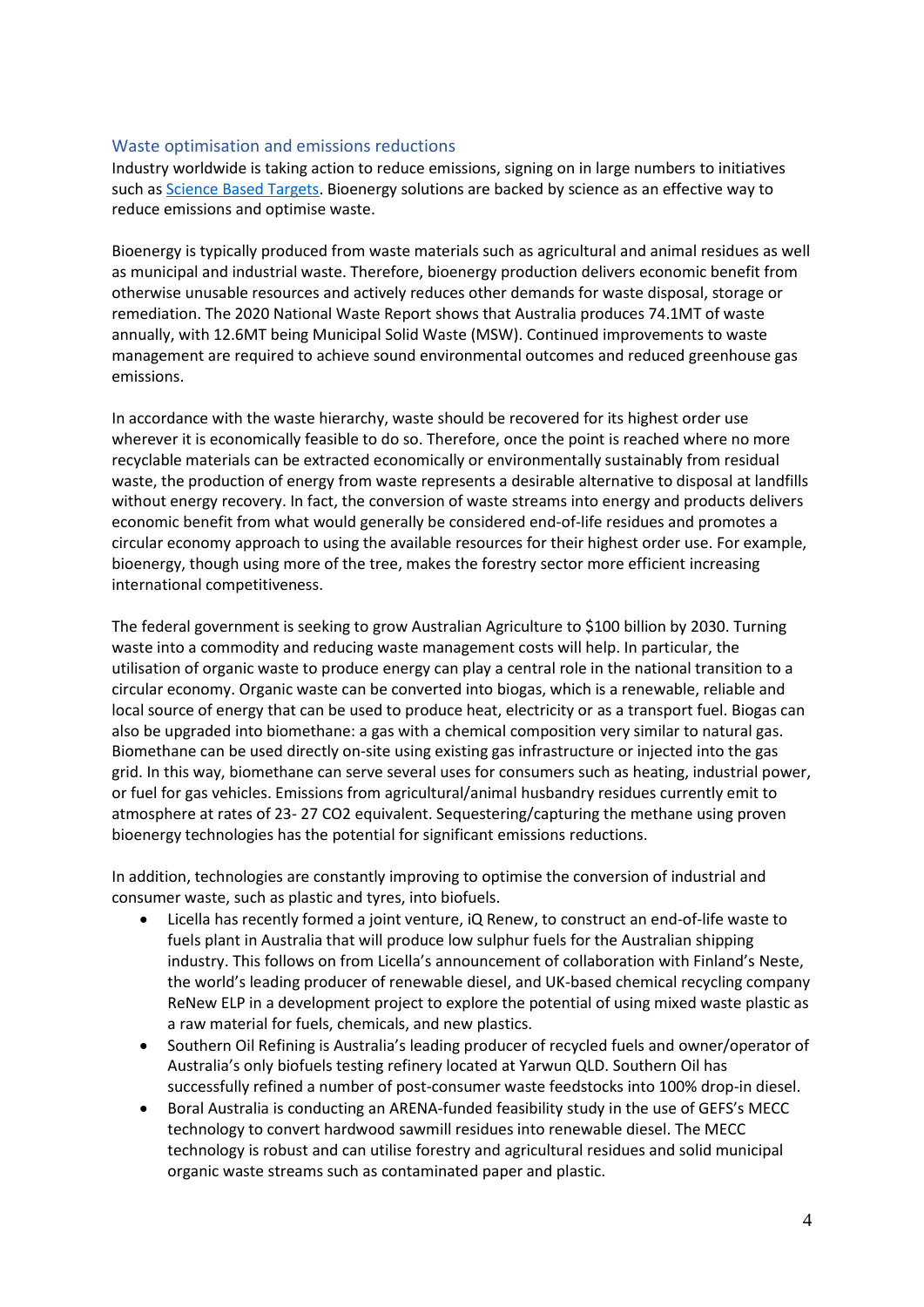• Boral Australia is also investigating a novel technology to directly convert sawmill residues (sawdust) into dispatchable, renewable embedded grid electricity.

International programs supporting biofuels have proven to be particularly successful in reducing GHG emissions. As a reference:

- in 2010 California adopted a 10% reduction in carbon intensity by 2020 under the Low Carbon Fuel Standard (LCFS). Since it was adopted, the LCFS has reduced carbon pollution emissions in California by more than 30 million metric tons, equivalent to removing 6.4 million gasoline-powered cars from the state's roads in one year. The success of this policy has led to a new target of 20% reduction by 2030.
- The Renewable Energy Directive (RED II) sets rules for the EU for the years 2021-2030. Member States must require fuel providers to supply a minimum of 14% of the energy consumed in road and rail transport by 2030 as renewable energy with many member states currently deciding to significantly exceed the minimum target. Under The European Green Deal the EU will likely significantly strengthen its emission reduction targets, revising individual policy ambitions accordingly.

Similar policies could be adopted in Australia to enable a significant emission reduction from the transport sector.

The QUT discussion paper ["Biofuels to bioproducts: a growth industry for Australia"](https://www.dropbox.com/s/4ipthrygu5gk6m4/QUT%20Discussion%20Paper%20-%20No%20bleed%20FINAL.pdf?dl=0) highlights that the full implementation of an Australia-wide E10 and B10 mandate would correspond to a reduction of, respectively, approximately 2.6 million tonnes and 6.3 million tonnes of greenhouse gas emissions per year. We believe that Australia has significant potential to develop and deploy low carbon fuels and could meet the ambitions of other global, forward-looking jurisdictions. In this way, Australia could deliver more than a 10% share of biofuels to the transport industry from 2025 onwards.

Biofuels can also contribute to the decarbonation of the aviation and marine industry. The CEFC report ["clean energy and infrastructure: pathway to airport sustainability"](https://www.cefc.com.au/media/402343/cefc-pathway-to-airport-sustainability.pdf?mc_cid=90e0d3b34e&mc_eid=b2caaf8652) confirmed that sustainable aviation fuels can reduce the carbon footprint of aviation fuel by up to 80% for both commercial and military carriers. Similar outcomes can be achieved in the shipping sector. As an example, German carrier Hapag-Lloyd has embarked on the use of biofuel as marine fuel as part of the company's efforts to reduce emissions of carbon dioxide  $(CO<sub>2</sub>)$  from its ships. Hapag-Lloyd reports testing a blend of 80% low sulphur fuel oil (LSFO) and 20% biodiesel (based on cooking oils and fats) to create a so-called B20 fuel, used for the first time on the 4,402-teu Montreal Express. Marine biodiesel generates up to 90% less  $CO<sub>2</sub>$  emissions than conventional bunker fuels. Biomass also represents a key opportunity to decarbonise the gas network. Biogas can be upgraded to natural gas quality and injected into the gas grid to provide net zero carbon energy for gas consumers, industry, transport and electricity generation. This technology is well-established in Europe with over 1000 operational plants. Biomethane has the potential to rapidly decarbonise a number of otherwise hard-to-decarbonise sectors, simply because those sectors are already connected to existing gas infrastructure, including:

- 1. Industry natural gas is widely used for industrial processes and biomethane is lowest cost option for most applications
- 2. Heavy transport CNG is an established fuel used for many heavy vehicles across Australia. Batteries are not viable for heavy vehicles due to their range and recharging time. BioCNG from biomethane is available now, proven and well established in Europe.
- 3. Dispatchable energy gas is increasingly important to create a stable and affordable electricity system. Biomethane through existing gas connections to peaking plants can provide dispatchable renewable electricity when the sun isn't shining, or wind isn't blowing.